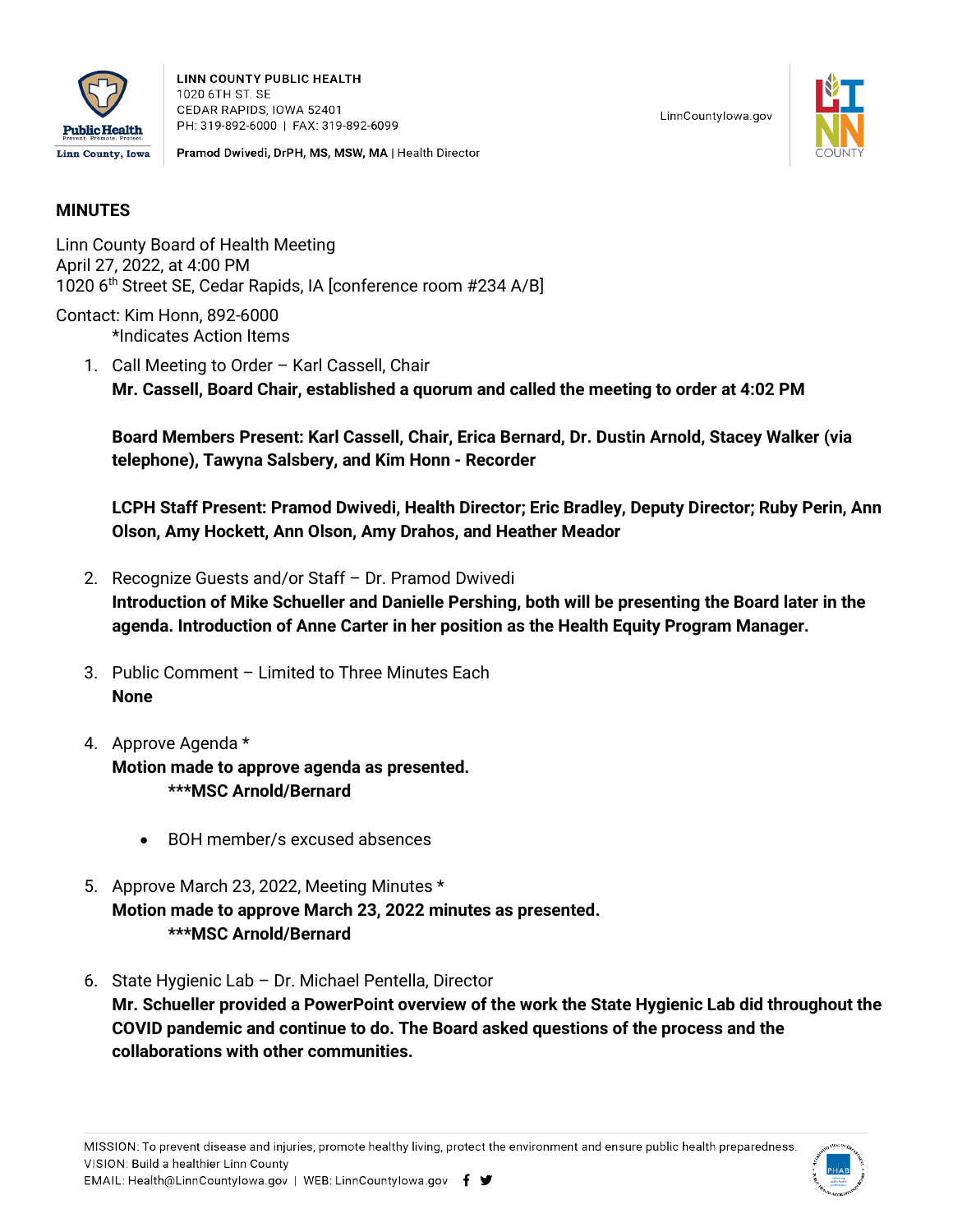- 7. HACAP  $1^{st}$  Five Danielle Pershing,  $1^{st}$  Five Site Coordinator **Ms. Pershing shared the work she and collaborators are doing in the community. A handout was provided to each Board member.**
- 8. Home and Water Quality (HAWQ) Presentation Ruby Perin, Branch Manager **Ms. Perin shared the branch's work throughout the community; [**list the work they do**]**
- 9. BOH Committee Reports:
	- a. Finance and Administrative Review Karl Cassell, Committee Chair
		- i. March 2022 Finance Statements \* **Motion made to approve the March Finance Statements. \*\*\*MSC Arnold/Bernard**
		- ii. FY22 Spring Amendment \* **Motion made to approve the Spring Amendment. \*\*\*MSC Salsbery/Arnold**
	- b. Policy and Government Relations Committee Tawnya Salsbery, Committee Chair **None**

## 10. Health Director Report – Dr. Pramod Dwivedi

- **Director completed 10 years of service with Linn County Public Health. Some highlights of the agency's accomplishments over the past 10 years are listed in the provided Health Director's report. It should be noted, there has been about 14 new staff members added to the agency and some new programming. Our collaboration with the two area hospitals is critical, along with the community partners which is essential to our work. Director requested the BOH assist with acquiring resources/support from the cities.**
- **In the Health Director's report comments were shared from the PHAB Site Visit Team after their visit in 2014.**
- **Academic Health Department (AHD) Relationship with the UI College of Public Health (CPH) is very robust. A memorandum of understanding is created between the college and this agency, with the focus being on health equity.**
- **On May 5th, we will be hosting the city of Corpus Christi, Texas who asked to meet with us about our success locally with public health and tour our new building. Board of Health and Board of Supervisors are invited to meet with them at 3:00 PM in the afternoon. We received requested from all over the state as well as country to discuss our public health programs in the community.**
- **American Rescue Plan Act; received funding for My Care Community for the technological system integration of different platforms. The request for a mobile clinic was not funded but will submit for the next round.**
- **National Public Health week was a success. Thanked those Board members who provided quotes.**
- **Please see the report for activities the agency is doing throughout the community.**
- **Three colleagues were chosen to present to the Public Health Conference of Iowa: Alicia Steines and Sadie Nolan on STI home testing. Kursten Lyon on Harm Reduction in a Box as a panelist and Health Meador as a Vaccine Advocacy panelist (virtual).**